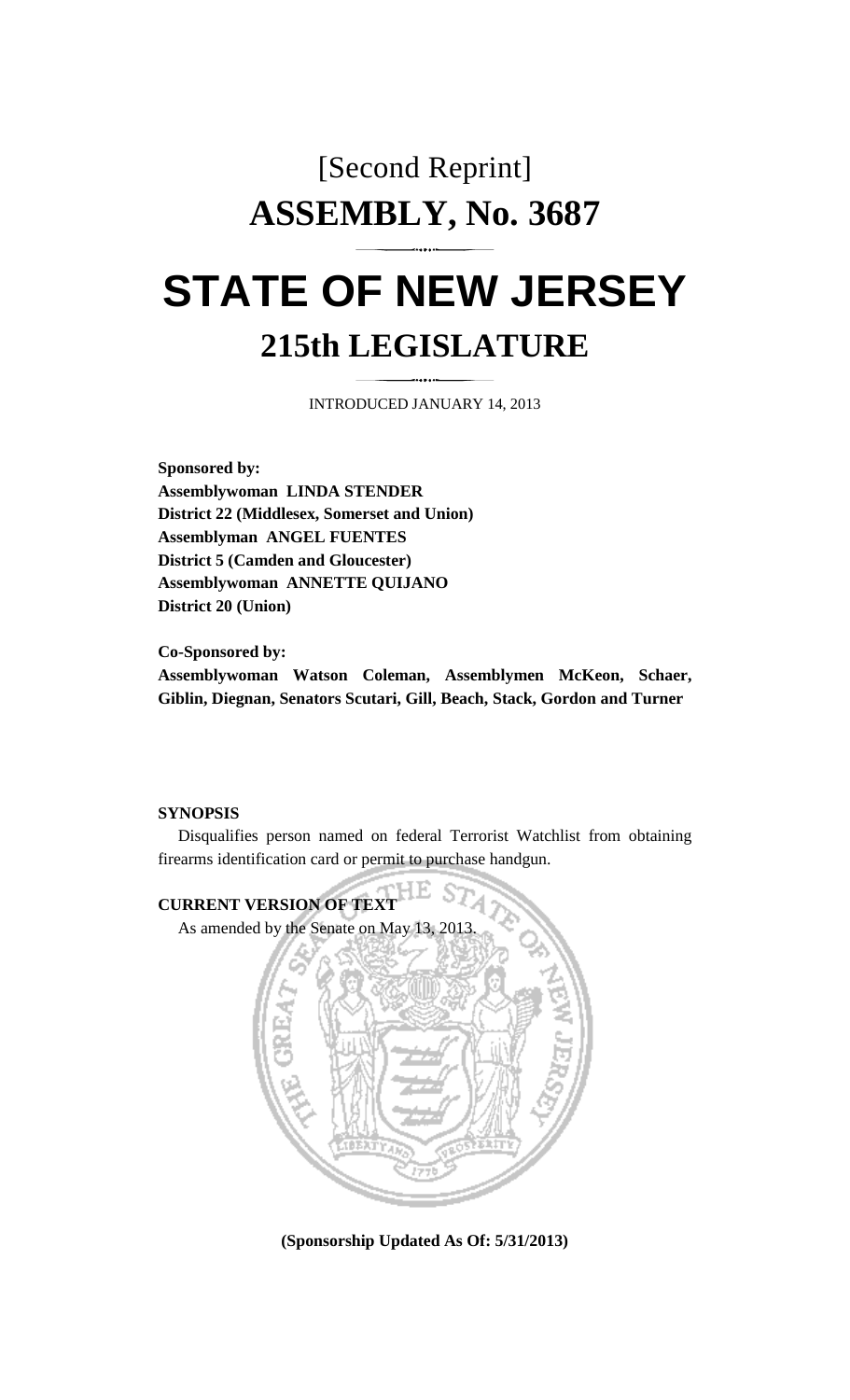1 **AN ACT** concerning firearms and amending N.J.S.2C:58-3.

2

3 **BE IT ENACTED** *by the Senate and General Assembly of the State*  4 *of New Jersey:*

5

6 1. N.J.S.2C:58-3 is amended to read as follows:

7 2C:58-3. a. Permit to purchase a handgun. No person shall sell, 8 give, transfer, assign or otherwise dispose of, nor receive, purchase, 9 or otherwise acquire a handgun unless the purchaser, assignee, 10 donee, receiver or holder is licensed as a dealer under this chapter 11 or has first secured a permit to purchase a handgun as provided by 12 this section.

13 b. Firearms purchaser identification card. No person shall sell, 14 give, transfer, assign or otherwise dispose of nor receive, purchase 15 or otherwise acquire an antique cannon or a rifle or shotgun, other 16 than an antique rifle or shotgun, unless the purchaser, assignee, 17 donee, receiver or holder is licensed as a dealer under this chapter 18 or possesses a valid firearms purchaser identification card, and first 19 exhibits said card to the seller, donor, transferor or assignor, and 20 unless the purchaser, assignee, donee, receiver or holder signs a 21 written certification, on a form prescribed by the superintendent, 22 which shall indicate that he presently complies with the 23 requirements of subsection c. of this section and shall contain his 24 name, address and firearms purchaser identification card number or 25 dealer's registration number. The said certification shall be retained 26 by the seller, as provided in paragraph (4) of subsection a. of 27 N.J.S.2C:58-2, or, in the case of a person who is not a dealer, it may 28 be filed with the chief of police of the municipality in which he 29 resides or with the superintendent.

30 c. Who may obtain. No person of good character and good 31 repute in the community in which he lives, and who is not subject to 32 any of the disabilities set forth in this section or other sections of 33 this chapter, shall be denied a permit to purchase a handgun or a 34 firearms purchaser identification card, except as hereinafter set 35 forth. No handgun purchase permit or firearms purchaser 36 identification card shall be issued:

37 (1) To any person who has been convicted of any crime, or a 38 disorderly persons offense involving an act of domestic violence as 39 defined in section 3 of P.L.1991, c.261 (C.2C:25-19), whether or 40 not armed with or possessing a weapon at the time of such offense;

41 (2) To any drug dependent person as defined in section 2 of 42 P.L.1970, c.226 (C.24:21-2), to any person who is confined for a 43 mental disorder to a hospital, mental institution or sanitarium, or to 44 any person who is presently an habitual drunkard;

 **EXPLANATION – Matter enclosed in bold-faced brackets** [**thus**] **in the above bill is not enacted and is intended to be omitted in the law.** 

**Matter underlined thus is new matter.** 

Matter enclosed in superscript numerals has been adopted as follows: **Senate SLP committee amendments adopted May 9, 2013.** 

**2 Senate floor amendments adopted May 13, 2013.**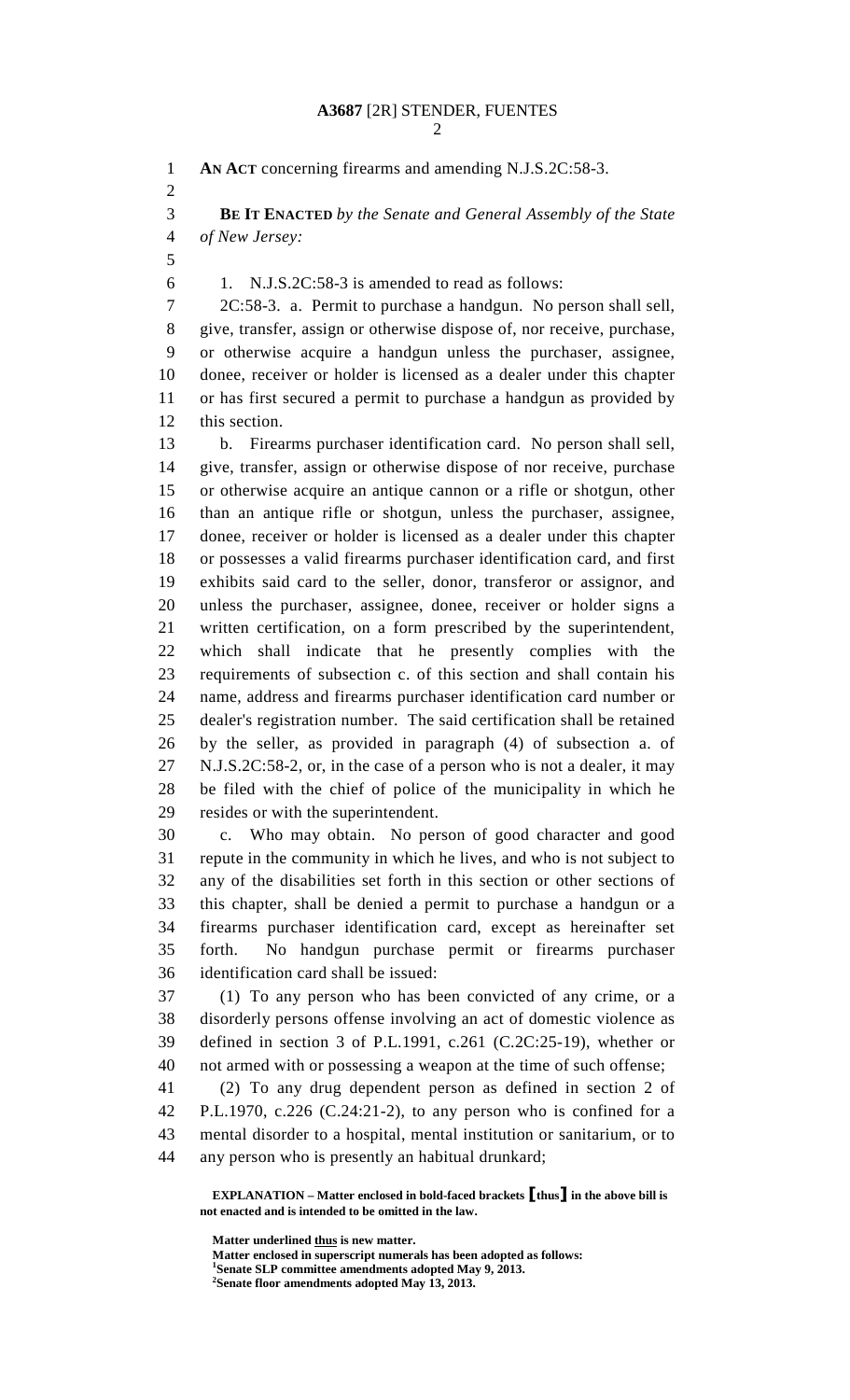1 (3) To any person who suffers from a physical defect or disease 2 which would make it unsafe for him to handle firearms, to any 3 person who has ever been confined for a mental disorder, or to any 4 alcoholic unless any of the foregoing persons produces a certificate 5 of a medical doctor or psychiatrist licensed in New Jersey, or other 6 satisfactory proof, that he is no longer suffering from that particular 7 disability in such a manner that would interfere with or handicap 8 him in the handling of firearms; to any person who knowingly 9 falsifies any information on the application form for a handgun 10 purchase permit or firearms purchaser identification card;

11 (4) To any person under the age of 18 years for a firearms 12 purchaser identification card and to any person under the age of 21 13 years for a permit to purchase a handgun;

14 (5) To any person where the issuance would not be in the 15 interest of the public health, safety or welfare  ${}^{2}$ [ $\frac{1}{\cdot}$  In determining 16 whether the issuance of a handgun purchase permit or firearms 17 purchaser identification card is in the interest of the public health, 18 safety or welfare the chief of police of an organized full-time police 19 department of the municipality where the applicant resides or the 20 superintendent may consider whether a criminal history background 21 check revealed that the applicant was named on the consolidated 22 Terrorist Watchlist maintained by the Terrorist Screening Center 23 administered by the Federal Bureau of Investigation, and whether 24 the applicant's inclusion on the list, when considered with other 25 information provided by the applicant, would justify denying a 26 permit to purchase a handgun or a firearms purchaser identification 27 card to the applicant<sup>1</sup><sup>2</sup>;

28 (6) To any person who is subject to a restraining order issued 29 pursuant to the "Prevention of Domestic Violence Act of 1991," 30 P.L.1991, c.261 (C.2C:25-17 et seq.) prohibiting the person from 31 possessing any firearm;

32 (7) To any person who as a juvenile was adjudicated delinquent 33 for an offense which, if committed by an adult, would constitute a 34 crime and the offense involved the unlawful use or possession of a 35 weapon, explosive or destructive device or is enumerated in 36 subsection d. of section 2 of P.L.1997, c.117 (C.2C:43-7.2); [or]

37 (8) To any person whose firearm is seized pursuant to the 38 "Prevention of Domestic Violence Act of 1991," P.L.1991, c.261 39 (C.2C:25-17 et seq.) and whose firearm has not been returned; or

40  $(9)$  To any person named on  $\int$ [the consolidated Terrorist] 41 Watchlist maintained by Terrorist Screening Center administed by 42 the Federal Bureau of Investigation  $\int_{a}^{2}$  [a No-Fly List administered 43 by the United States Transportation Security Administration 44 pursuant to 49 U.S.C. s.  $44903(j)(2)(C)^{1}$  the consolidated Terrorist 45 Watchlist maintained by Terrorist Screening Center administered by 46 the Federal Bureau of Investigation<sup>2</sup>.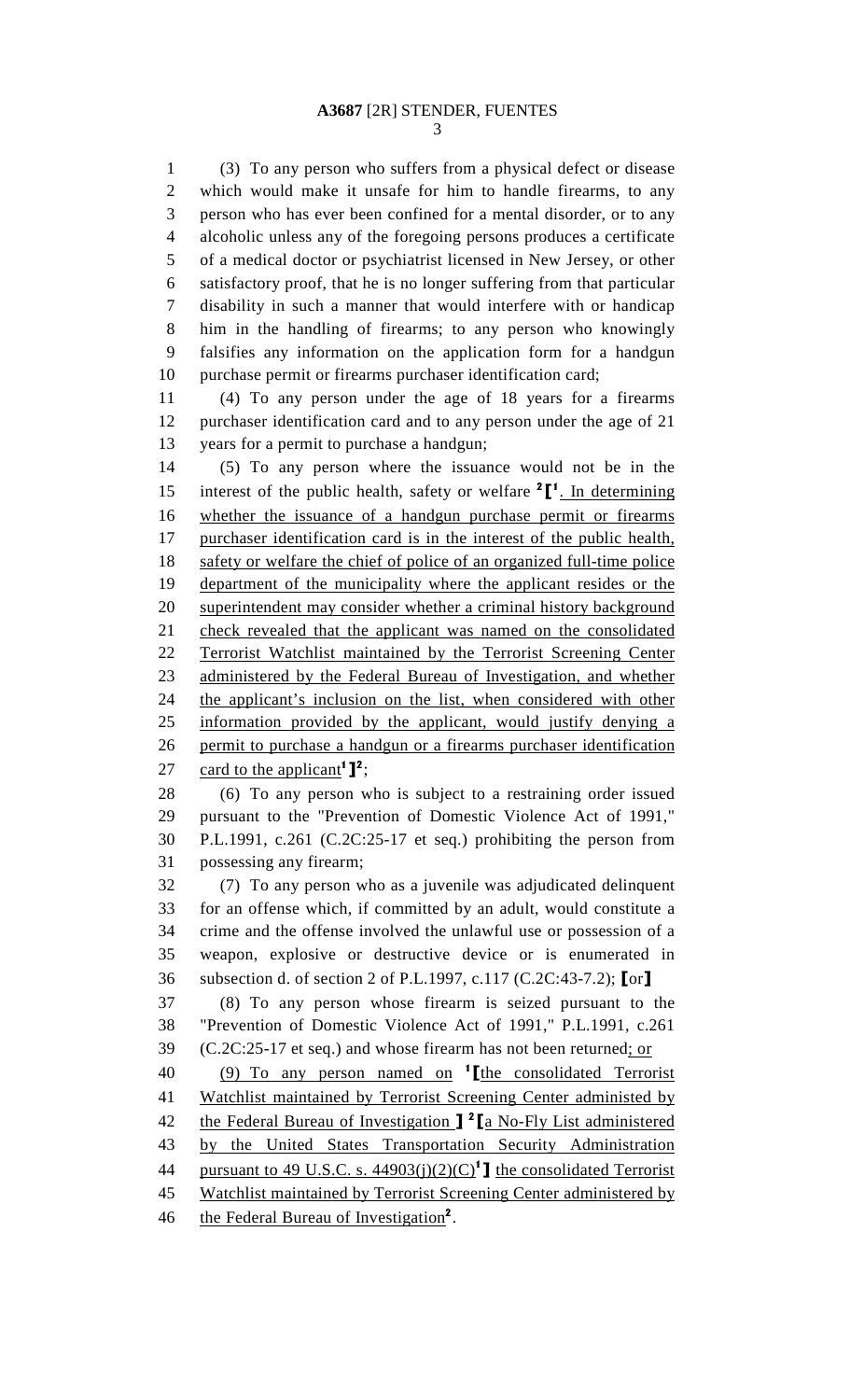1 d. Issuance. The chief of police of an organized full-time 2 police department of the municipality where the applicant resides or 3 the superintendent, in all other cases, shall upon application, issue 4 to any person qualified under the provisions of subsection c. of this 5 section a permit to purchase a handgun or a firearms purchaser 6 identification card.

7 Any person aggrieved by the denial of a permit or identification 8 card may request a hearing in the Superior Court of the county in 9 which he resides if he is a resident of New Jersey or in the Superior 10 Court of the county in which his application was filed if he is a 11 nonresident. The request for a hearing shall be made in writing 12 within 30 days of the denial of the application for a permit or 13 identification card. The applicant shall serve a copy of his request 14 for a hearing upon the chief of police of the municipality in which 15 he resides, if he is a resident of New Jersey, and upon the 16 superintendent in all cases. The hearing shall be held and a record 17 made thereof within 30 days of the receipt of the application for 18 such hearing by the judge of the Superior Court. No formal 19 pleading and no filing fee shall be required as a preliminary to such 20 hearing. Appeals from the results of such hearing shall be in 21 accordance with law.

22 e. Applications. Applications for permits to purchase a 23 handgun and for firearms purchaser identification cards shall be in 24 the form prescribed by the superintendent and shall set forth the 25 name, residence, place of business, age, date of birth, occupation, 26 sex and physical description, including distinguishing physical 27 characteristics, if any, of the applicant, and shall state whether the 28 applicant is a citizen, whether he is an alcoholic, habitual drunkard, 29 drug dependent person as defined in section 2 of P.L.1970, c.226 30 (C.24:21-2), whether he has ever been confined or committed to a 31 mental institution or hospital for treatment or observation of a 32 mental or psychiatric condition on a temporary, interim or 33 permanent basis, giving the name and location of the institution or 34 hospital and the dates of such confinement or commitment, whether 35 he has been attended, treated or observed by any doctor or 36 psychiatrist or at any hospital or mental institution on an inpatient 37 or outpatient basis for any mental or psychiatric condition, giving 38 the name and location of the doctor, psychiatrist, hospital or 39 institution and the dates of such occurrence, whether he presently or 40 ever has been a member of any organization which advocates or 41 approves the commission of acts of force and violence to overthrow 42 the Government of the United States or of this State, or which seeks 43 to deny others their rights under the Constitution of either the 44 United States or the State of New Jersey, whether he has ever been 45 convicted of a crime or disorderly persons offense, whether the 46 person is subject to a restraining order issued pursuant to the 47 "Prevention of Domestic Violence Act of 1991," P.L.1991, c.261 48 (C.2C:25-17 et seq.) prohibiting the person from possessing any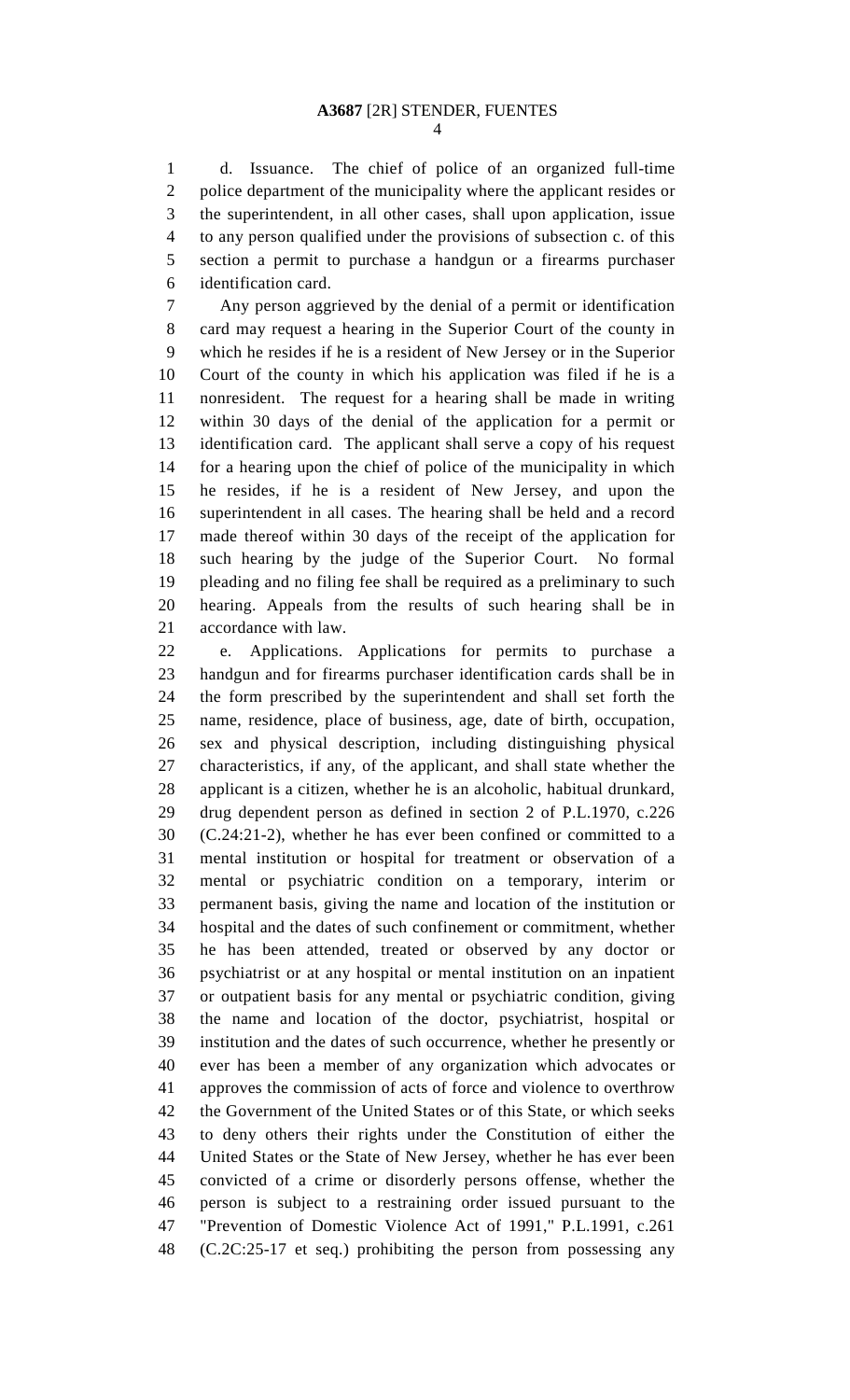5

1 firearm, and such other information as the superintendent shall 2 deem necessary for the proper enforcement of this chapter. For the 3 purpose of complying with this subsection, the applicant shall 4 waive any statutory or other right of confidentiality relating to 5 institutional confinement. The application shall be signed by the 6 applicant and shall contain as references the names and addresses of 7 two reputable citizens personally acquainted with him.

8 Application blanks shall be obtainable from the superintendent, 9 from any other officer authorized to grant such permit or 10 identification card, and from licensed retail dealers.

11 The chief police officer or the superintendent shall obtain the 12 fingerprints of the applicant and shall have them compared with any 13 and all records of fingerprints in the municipality and county in 14 which the applicant resides and also the records of the State Bureau 15 of Identification and the Federal Bureau of Investigation, provided 16 that an applicant for a handgun purchase permit who possesses a 17 valid firearms purchaser identification card, or who has previously 18 obtained a handgun purchase permit from the same licensing 19 authority for which he was previously fingerprinted, and who 20 provides other reasonably satisfactory proof of his identity, need not 21 be fingerprinted again; however, the chief police officer or the 22 superintendent shall proceed to investigate the application to 23 determine whether or not the applicant has become subject to any of 24 the disabilities set forth in this chapter.

25 f. Granting of permit or identification card; fee; term; renewal; 26 revocation. The application for the permit to purchase a handgun 27 together with a fee of \$2, or the application for the firearms 28 purchaser identification card together with a fee of \$5, shall be 29 delivered or forwarded to the licensing authority who shall 30 investigate the same and, unless good cause for the denial thereof 31 appears, shall grant the permit or the identification card, or both, if 32 application has been made therefor, within 30 days from the date of 33 receipt of the application for residents of this State and within 45 34 days for nonresident applicants. A permit to purchase a handgun 35 shall be valid for a period of 90 days from the date of issuance and 36 may be renewed by the issuing authority for good cause for an 37 additional 90 days. A firearms purchaser identification card shall 38 be valid until such time as the holder becomes subject to any of the 39 disabilities set forth in subsection c. of this section, whereupon the 40 card shall be void and shall be returned within five days by the 41 holder to the superintendent, who shall then advise the licensing 42 authority. Failure of the holder to return the firearms purchaser 43 identification card to the superintendent within the said five days 44 shall be an offense under subsection a. of N.J.S.2C:39-10. Any 45 firearms purchaser identification card may be revoked by the 46 Superior Court of the county wherein the card was issued, after 47 hearing upon notice, upon a finding that the holder thereof no 48 longer qualifies for the issuance of such permit. The county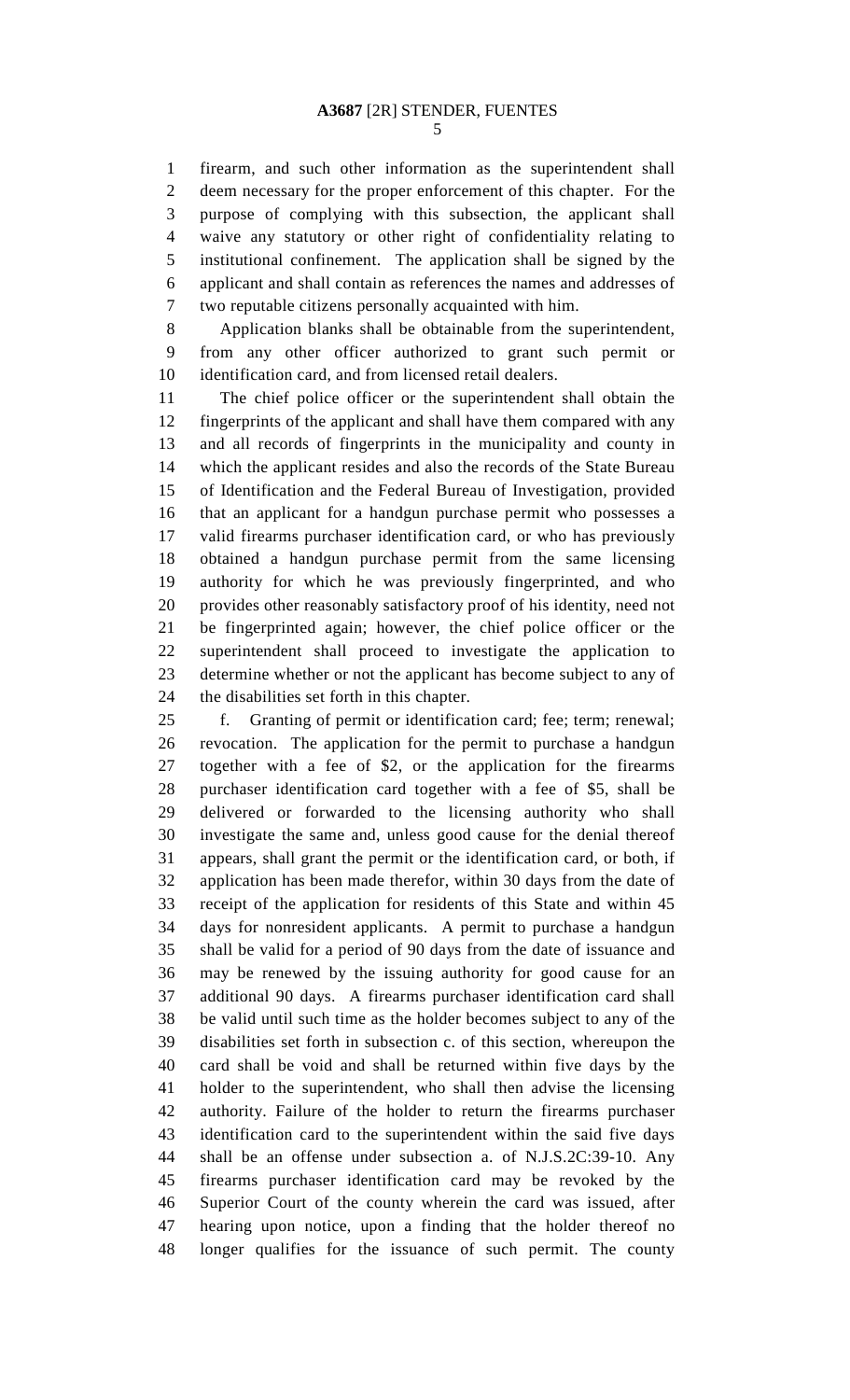1 prosecutor of any county, the chief police officer of any 2 municipality or any citizen may apply to such court at any time for 3 the revocation of such card.

4 There shall be no conditions or requirements added to the form 5 or content of the application, or required by the licensing authority 6 for the issuance of a permit or identification card, other than those 7 that are specifically set forth in this chapter.

8 g. Disposition of fees. All fees for permits shall be paid to the 9 State Treasury if the permit is issued by the superintendent, to the 10 municipality if issued by the chief of police, and to the county 11 treasurer if issued by the judge of the Superior Court.

12 h. Form of permit; quadruplicate; disposition of copies. The 13 permit shall be in the form prescribed by the superintendent and 14 shall be issued to the applicant in quadruplicate. Prior to the time 15 he receives the handgun from the seller, the applicant shall deliver 16 to the seller the permit in quadruplicate and the seller shall 17 complete all of the information required on the form. Within five 18 days of the date of the sale, the seller shall forward the original 19 copy to the superintendent and the second copy to the chief of 20 police of the municipality in which the purchaser resides, except 21 that in a municipality having no chief of police, such copy shall be 22 forwarded to the superintendent. The third copy shall then be 23 returned to the purchaser with the pistol or revolver and the fourth 24 copy shall be kept by the seller as a permanent record.

25 i. Restriction on number of firearms person may purchase. 26 Only one handgun shall be purchased or delivered on each permit 27 and no more than one handgun shall be purchased within any 30- 28 day period, but this limitation shall not apply to:

29 (1) a federal, State or local law enforcement officer or agency 30 purchasing handguns for use by officers in the actual performance 31 of their law enforcement duties;

32 (2) a collector of handguns as curios or relics as defined in Title 33 18, United States Code, section 921 (a) (13) who has in his 34 possession a valid Collector of Curios and Relics License issued by 35 the federal Bureau of Alcohol, Tobacco, Firearms and Explosives;

36 (3) transfers of handguns among licensed retail dealers, 37 registered wholesale dealers and registered manufacturers

38 (4) transfers of handguns from any person to a licensed retail 39 dealer or a registered wholesale dealer or registered manufacturer.

40 (5) any transaction where the person has purchased a handgun 41 from a licensed retail dealer and has returned that handgun to the 42 dealer in exchange for another handgun within 30 days of the 43 original transaction, provided the retail dealer reports the exchange 44 transaction to the superintendent; or

45 (6) any transaction where the superintendent issues an 46 exemption from the prohibition in this subsection pursuant to the 47 provisions of section 4 of P.L.2009, c.186 (C.2C:58-3.4).